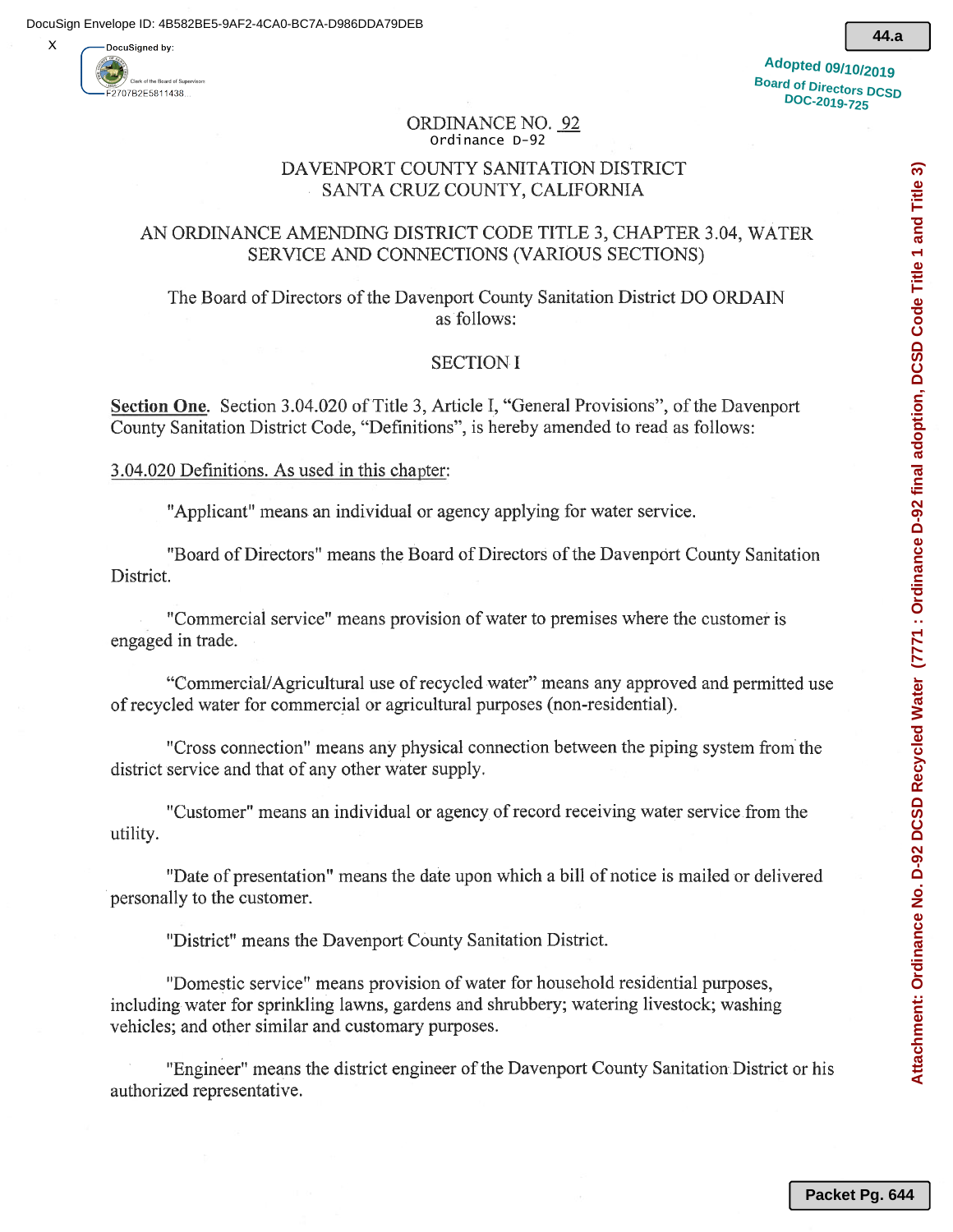"Fire protection service" means provision of water to premises for automatic fire protection.

"Mains" means distribution pipelines located in streets, highways, public ways or private rights-of-way which are used to serve the general public.

"Municipal or public use" means provision of water to a municipality or other public body.

"Premises" means the integral property or area, including improvements thereon, to which water service is or will be provided.

"Rate and fee schedules" mean the effective rates, fees, rentals, charges and regulations, as set forth in this chapter.

"Recycled water" means the highly treated wastewater that has been treated to meet State criteria for disinfected tertiary recycled water as defined in Title 22 of the California Code of Regulations.

"Recycled Water Use Permit" means the permit document authorized by the district, allowing the recycled water user to obtain and use recycled water based on their signed agreement to adhere to district, federal, state, and local regulations and requirements.

"Recycled water user" means the applicant that successfully completed the required training and authorization to use recycled water under an approved individual Recycled Water Use Permit.

"Regulatory agencies" means those public agencies legally constituted to protect the public health and water quality such as the Division of Drinking Water, Central Coast Regional Water Quality Control Board, and the Santa Cruz County Health Services Agency.

"Residential use of recycled water" means any approved and permitted use of recycled water for residential purposes.

"Service connection" means the pipes, valves and other facilities by means of which the utility conducts water from its distribution mains to and through the meter, or to the curb stop.

"Temporary service" means a service for construction work, irrigation of vacant property, and similar uses, that because of their nature will not be used steadily or permanently. (Ord. 8)  $\S2.1 - 2.16, 1983$ 

"Unauthorized discharge" means any release of recycled water that violates the Recycled Water Use Permit or applicable federal, state, or local regulations or requirements.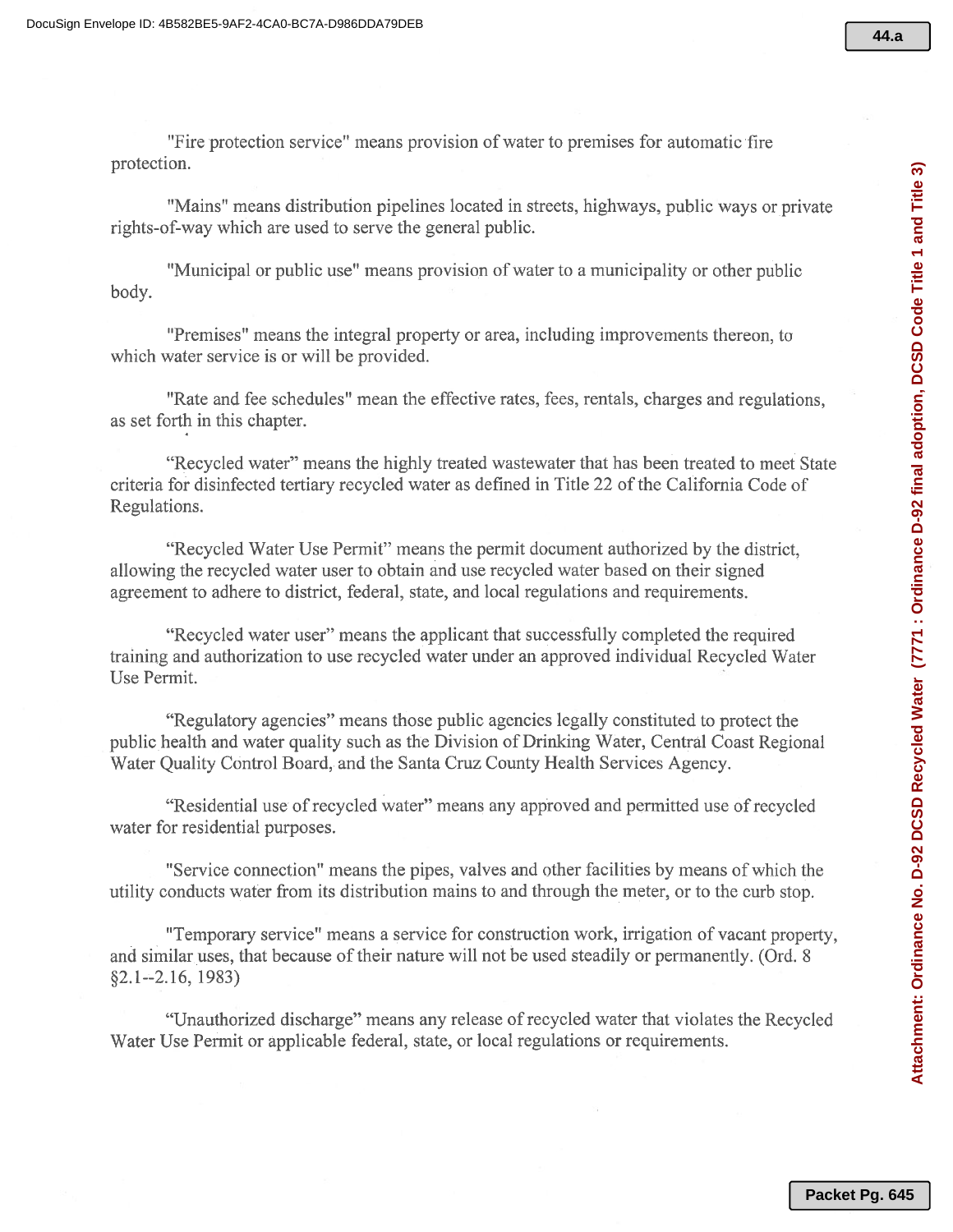## **SECTION II**

Section Two. Section 3.04.140 of Title 3, Article II, "Water Service Regulations", of the Davenport County Sanitation District Code, "Resale of water", is hereby amended to read as follows:

3.04.140 Resale of water. No customer shall resell any of the water received by them from the district, nor shall such water be delivered to premises other than those specified in their application for service. (Ord.  $8$   $\S3.7(c)$ , 1983)

No customer shall resell any of the recycled water received by them from the district, nor shall such recycled water be delivered to premises other than those specified in the recycled water users Recycled Water Use Permit.

## **SECTION III**

Section Three. Section 3.04.170 of Title 3, Article II, "Water Service Regulations", of the Davenport County Sanitation District Code, "Discontinuation of service for wasteful or negligent use.", is hereby amended to read as follows:

3.04.170 Discontinuation of service for wasteful, negligent, or unpermitted use.

A. Where water is wastefully or negligently used on a customer's premises, seriously affecting the general service, the district may discontinue the service if such conditions are not corrected within five days after giving the customer written notice.

B. The consumer has sole control of the amount of water drawn from the district's mains through the meter and is responsible for maintenance and repairs of pipes and fixtures beyond the meter. No allowance will be made for loss of water due to faulty fixtures or broken or damaged water pipes beyond the meter; provided, however, that if and when it shall appear that such loss or leakage has occurred without negligence upon the part of the consumer, an allowance may be made by the district to the extent of such loss. (Ord. 8 §4.9, 1983)

C. Any unauthorized discharge of recycled water or use of recycled water not in accordance with the Recycled Water Use Permit may result in the district revoking the recycled water user's permit. Any fines levied by the district or other regulatory agencies must be paid by the permitted user. If a recycled water user's misuse of recycled water or if their activities linked to the distribution, transportation, or use of recycled water results in a regulatory agency fining the district, the recycled water user is responsible for paying those fines. If fines are not paid within 30 days, the district may collect unpaid fines by suit, in which event it shall have judgement for the cost of the suit and reasonable attorney's fees.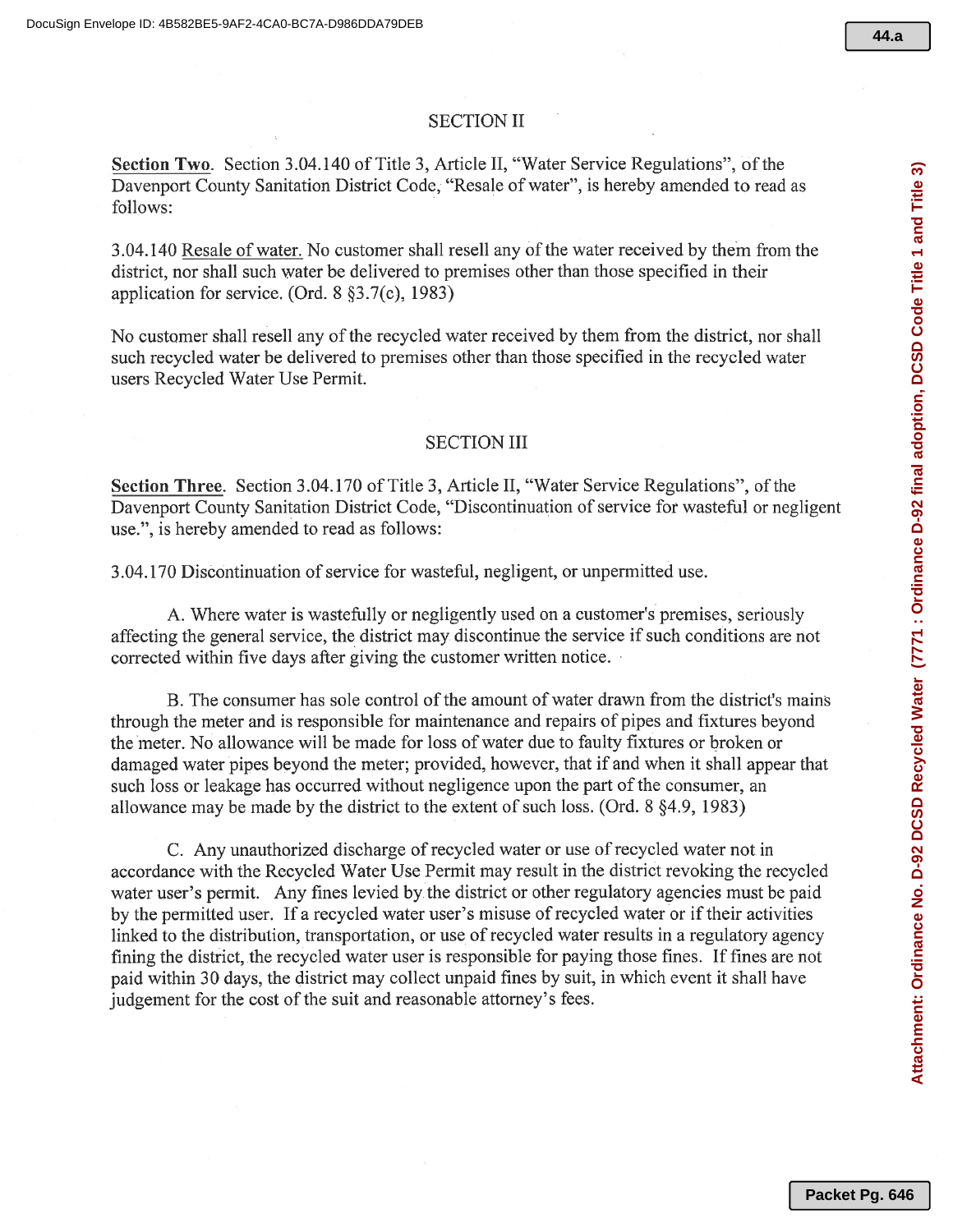## **SECTION IV**

Section Four. Section 3.04.190 of Title 3, Article II, "Water Service Regulations", of the Davenport County Sanitation District Code, "Right of entry for inspection", is hereby amended to read as follows:

3.04.180 Right of entry for inspection.

A. The district or its duly authorized agents shall at all reasonable times have the right to enter or leave the customer's premises for any purpose properly connected with the service of water to the customer or in relation to the user's storage, distribution, or use of recycled water.

B. Any inspection or recommendations made by the district or its agents on plumbing or appliances or use of water or recycled water on the customer's premises, either as the result of a complaint or otherwise, will be made or offered without charge. (Ord. 8 84.10, 1983)

## **SECTION V**

Section Five. Section 3.04.190 of Title 3, Article II, "Water Service Regulations", of the Davenport County Sanitation District Code, is hereby amended to read as follows:

3.04.210 Recycled Water Permits. All residential or commercial/agricultural recycled water use must be permitted by the District. The applicant must receive training by the district and complete the required permit application and supporting documents. All requirements of the Recycled Water Use Permit, the district's Recycled Water Program User Guidelines, the State's current Master Reclamation Order, and any other current federal, state, or local regulations governing the use of recycled water must be adhered to at all times.

#### **SECTION VI**

**Section Six.** Section 3.04.260 of Title 3, Article III, "Equipment and Facilities", of the Davenport County Sanitation District Code, "Cross-connections – Backflow prevention device requirements", is hereby amended to read as follows:

A. Health Regulations. The regulations of the California State Department of Public Health and the Drinking Water Standards of the United States Public Health Service prohibit unprotected cross-connections between the public water supply and any unapproved source of water.

B. District Requirements. To comply with the regulations of these health agencies, the district will require the installation of approved double check valves or other approved backflow protection devices by and at the expense of the customer before service will be granted under any of the following conditions: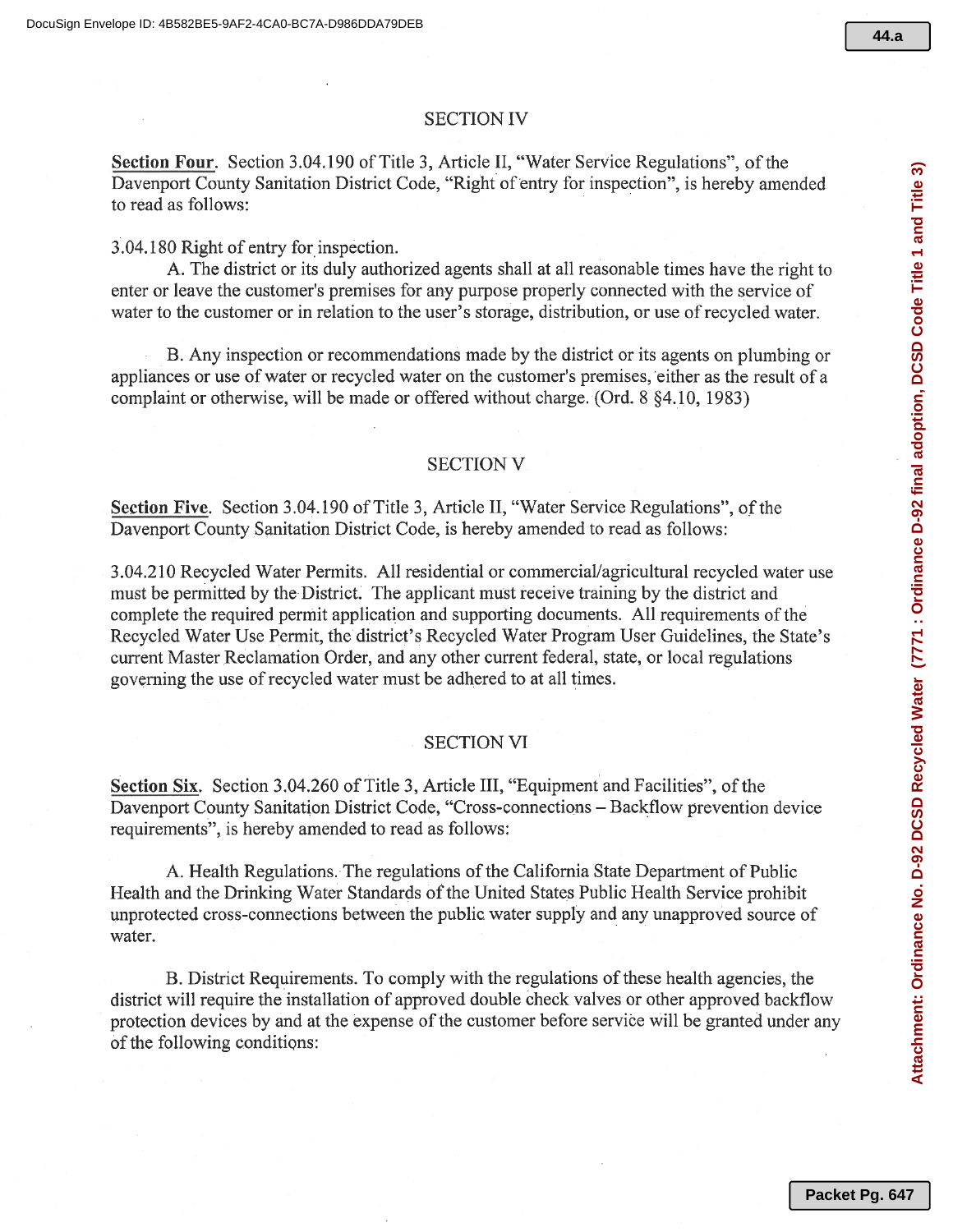1. Where an unapproved fresh water supply is already available from a well, spring, reservoir or other sources. If the customer agrees to abandon this other supply and agrees to remove all pumps and piping necessary for the utilization of this supply, the installation of backflow protective devices will not be required;

2. Where salt water, or water otherwise polluted, is available for industrial or fire protection purposes;

3. Where the premises are or may be engaged in industrial processes using or producing process waters or liquid industrial wastes, or where the premises are or may be engaged in handling sewage or any other dangerous substance;

4. Where the circumstances are such that there is special danger of backflow of sewage or other contaminated liquids through plumbing fixtures or water using or treating equipment, or storage tanks and reservoirs.

C. Special Circumstances. In special circumstances, when the customer is engaged in the handling of especially dangerous or corrosive liquids or industrial or process waters, the district may require the customer to eliminate certain plumbing or piping connections as an additional precaution and as a protection to the backflow preventive devices. In making plumbing connections, the customer shall be guided entirely by local or state planning ordinances and not by the district.

D. Relief Valve. As a protection to the customer's plumbing system, a suitable pressure relief valve must be installed and maintained by them, at their expense, when check valves or other protective devices are used. The relief valve shall be installed between the check valves and the water heater.

E. Backflow Protection on Additional Water Supply Lines. Whenever backflow protection has been found necessary on a water supply line entering a customer's premises, then any and all water supply lines from the district's mains entering such premises, buildings or structures shall be protected by an approved backflow device, regardless of the use of the additional water supply lines.

F. Protection Against Interstreet Main Flow.

1. Two or more services supplying water from different street mains to the same building structure or premises through which an interstreet main flow may occur, shall have a standard check valve on each water service to be located adjacent to and on the property side of the respective meters.

2. Such check valves shall not be considered adequate if backflow protection is deemed necessary to protect the district's mains from pollution or contamination, but the installation of approved dual backflow devices at such meters shall take the place of, and satisfy the requirement for, standard check valves. (Ord. 8)  $§4.6(a)$ --(f), 1983)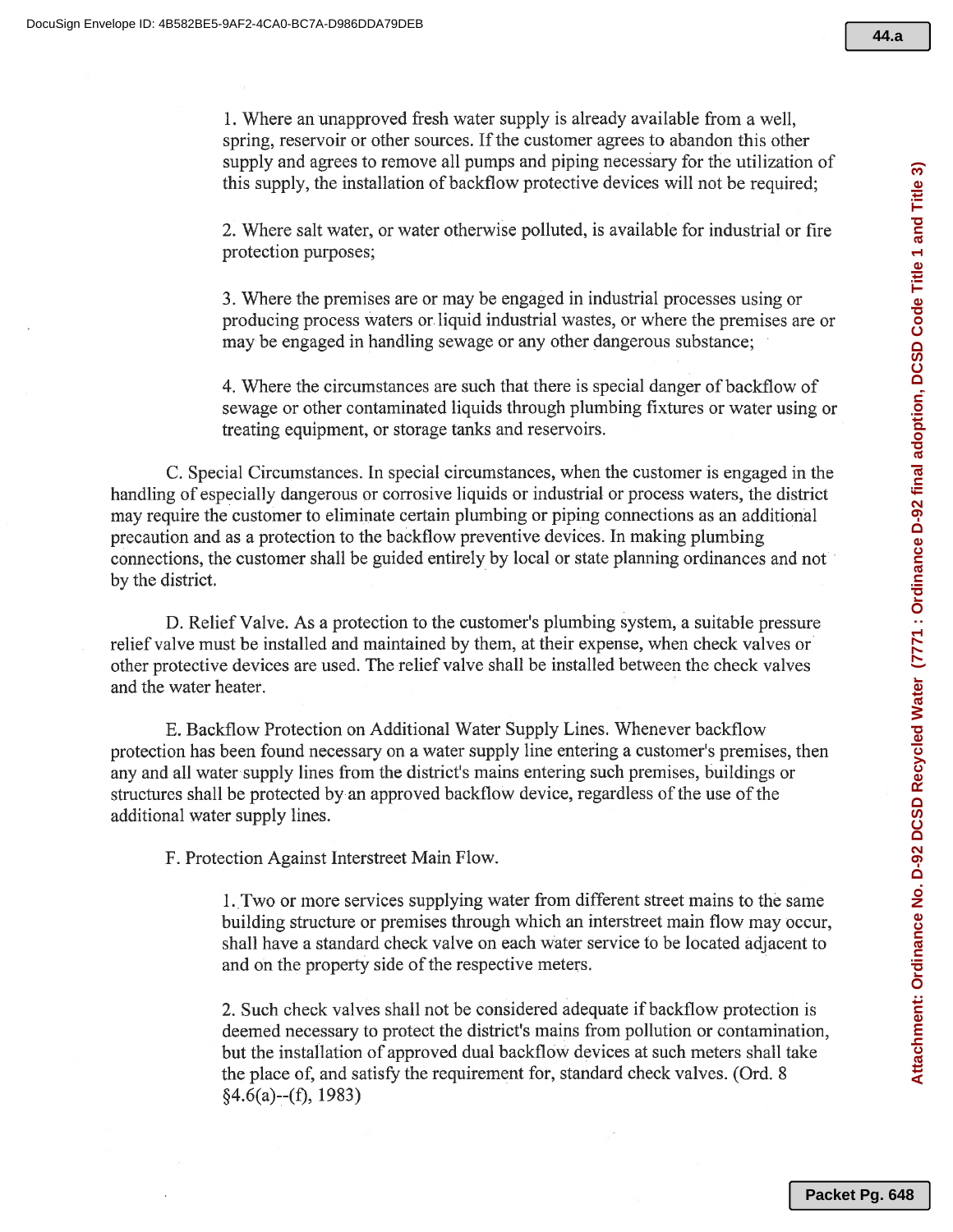G. Recycled Water Systems. The district, in accordance with regulatory agency requirements, will require approved backflow protection device(s) on recycled water systems located on properties with recycled water distribution systems (i.e. agricultural sites). Backflow device, installation, maintenance, and required regular testing shall be at the expense of the property owner. All current district and other regulatory agency regulations must be followed in order to prevent cross-contamination. If cross-contamination occurs, the user shall discontinue use of water/recycled water system and contact the district immediately.

## **SECTION VII**

Section Seven. Upon adoption, this Ordinance shall be entered in the minutes of the Board and shall be published once within fifteen days following its adoption in a newspaper published in the County and having general circulation in the district. This Ordinance shall take effect on the  $31<sup>st</sup>$  day after the date of final passage.

PASSED AND ADOPTED by the Board of Directors of the Davenport County Sanitation District, State of California, this 10th day of September 3019, by the following vote:

AYES: DIRECTORS Leopold, McPherson, Friend, Caput, Coonerty

NOES: **DIRECTORS** None

**ABSENT: DIRECTORS** None

DocuSianed by DEED48DEED284AF

Chairperson of the Board

DocuSianed b **ATTEST** Clerk of the Board

Approved as to form:

Office of County Counsel

Distribution: County Counsel **Public Works**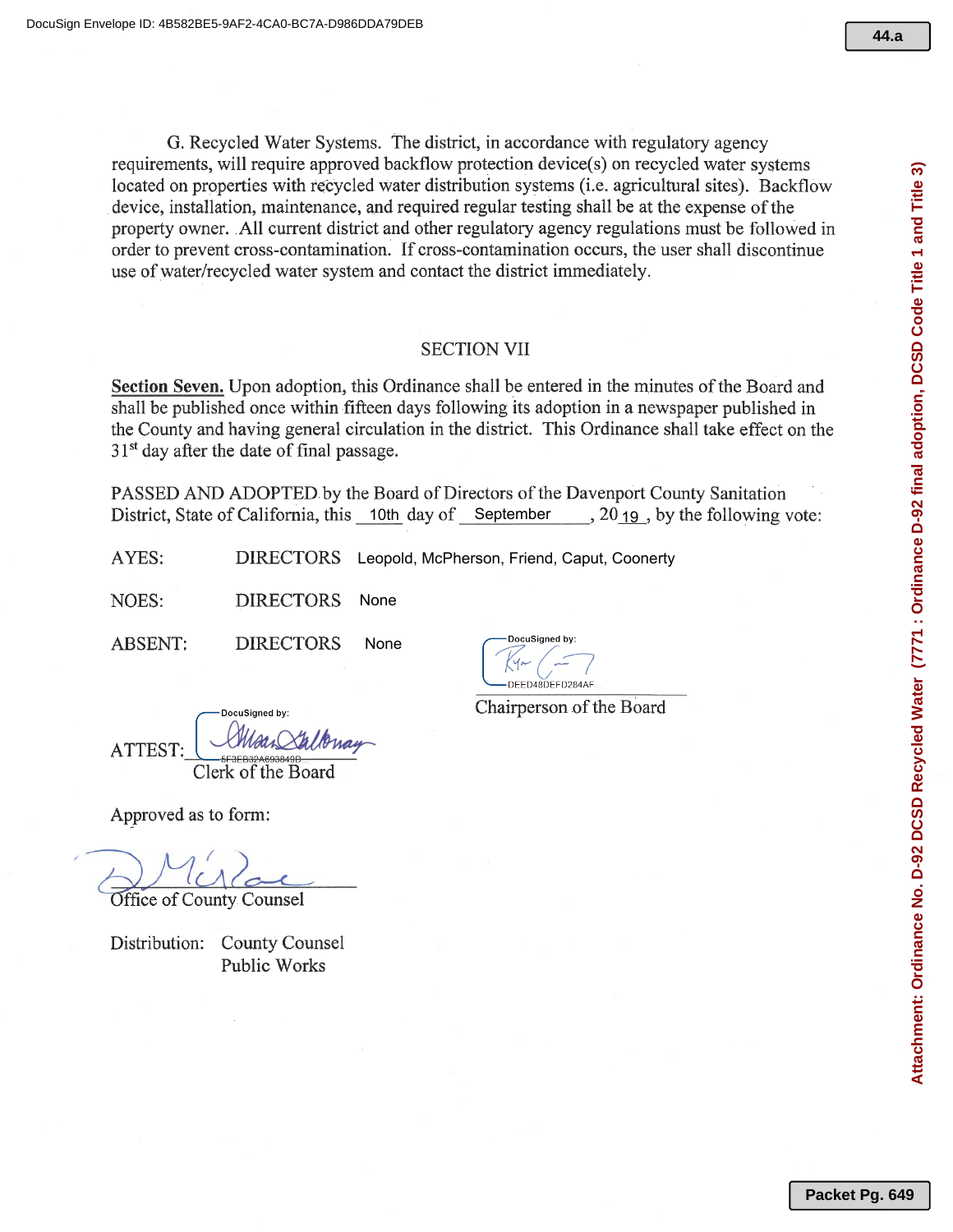

#### **Certificate Of Completion**

Envelope Id: 4B582BE59AF24CA0BC7AD986DDA79DEB Status: Completed Subject: Ordinance D-92 DCSD adopted Sep 10 (DOC-2019-725) eSignature Source Envelope: Document Pages: 6 Signatures: 3 Signatures: 3 Envelope Originator: Certificate Pages: 2 **Initials: 0** Initials: 0 Susan Galloway AutoNav: Enabled EnvelopeId Stamping: Enabled Time Zone: (UTC-08:00) Pacific Time (US & Canada)

#### **Record Tracking**

Status: Original 9/12/2019 6:09:03 PM

#### **Signer Events Signature Timestamp**

Ryan Coonerty Ryan.Coonerty@co.santa-cruz.ca.us eSign Security Level: Email, Account Authentication Signature Adoption: Drawn on Device (None)

#### **Electronic Record and Signature Disclosure:**  Not Offered via DocuSign

Susan Galloway

Susan.Galloway@co.santa-cruz.ca.us Chief Deputy, Clerk of the Board of Supervisors

County of Santa Cruz Security Level: Email, Account Authentication (None)

#### **Electronic Record and Signature Disclosure:**  Not Offered via DocuSign

CBD eSignature

CBD.eSignature@co.santa-cruz.ca.us Clerk of the Board of Supervisors

County of Santa Cruz Security Level: Email, Account Authentication (None)

**Electronic Record and Signature Disclosure:**  Not Offered via DocuSign

Holder: Susan Galloway susan.galloway@co.santa-cruz.ca.us

DEED48DEED284AF

Using IP Address: 73.93.152.190

.<br>DocuSianed by: Man Saltonay 5F3EB32A693849D.

Signature Adoption: Drawn on Device Using IP Address: 63.194.190.100

2633 Camino Ramon Ste 500 San Ramon, CA 94583 susan.galloway@co.santa-cruz.ca.us IP Address: 207.7.154.9

Location: DocuSign

Sent: 9/12/2019 6:09:04 PM Viewed: 9/14/2019 5:34:14 PM Signed: 9/14/2019 5:34:22 PM

Sent: 9/14/2019 5:34:23 PM Viewed: 9/16/2019 10:04:53 AM Signed: 9/16/2019 10:04:57 AM



Signature Adoption: Drawn on Device Using IP Address: 63.194.190.100

Sent: 9/16/2019 10:04:58 AM Viewed: 9/16/2019 10:43:41 AM Signed: 9/16/2019 10:47:31 AM Freeform Signing

| In Person Signer Events             | <b>Signature</b> | Timestamp |
|-------------------------------------|------------------|-----------|
| <b>Editor Delivery Events</b>       | <b>Status</b>    | Timestamp |
| <b>Agent Delivery Events</b>        | <b>Status</b>    | Timestamp |
| <b>Intermediary Delivery Events</b> | <b>Status</b>    | Timestamp |
| <b>Certified Delivery Events</b>    | <b>Status</b>    | Timestamp |
| <b>Carbon Copy Events</b>           | <b>Status</b>    | Timestamp |